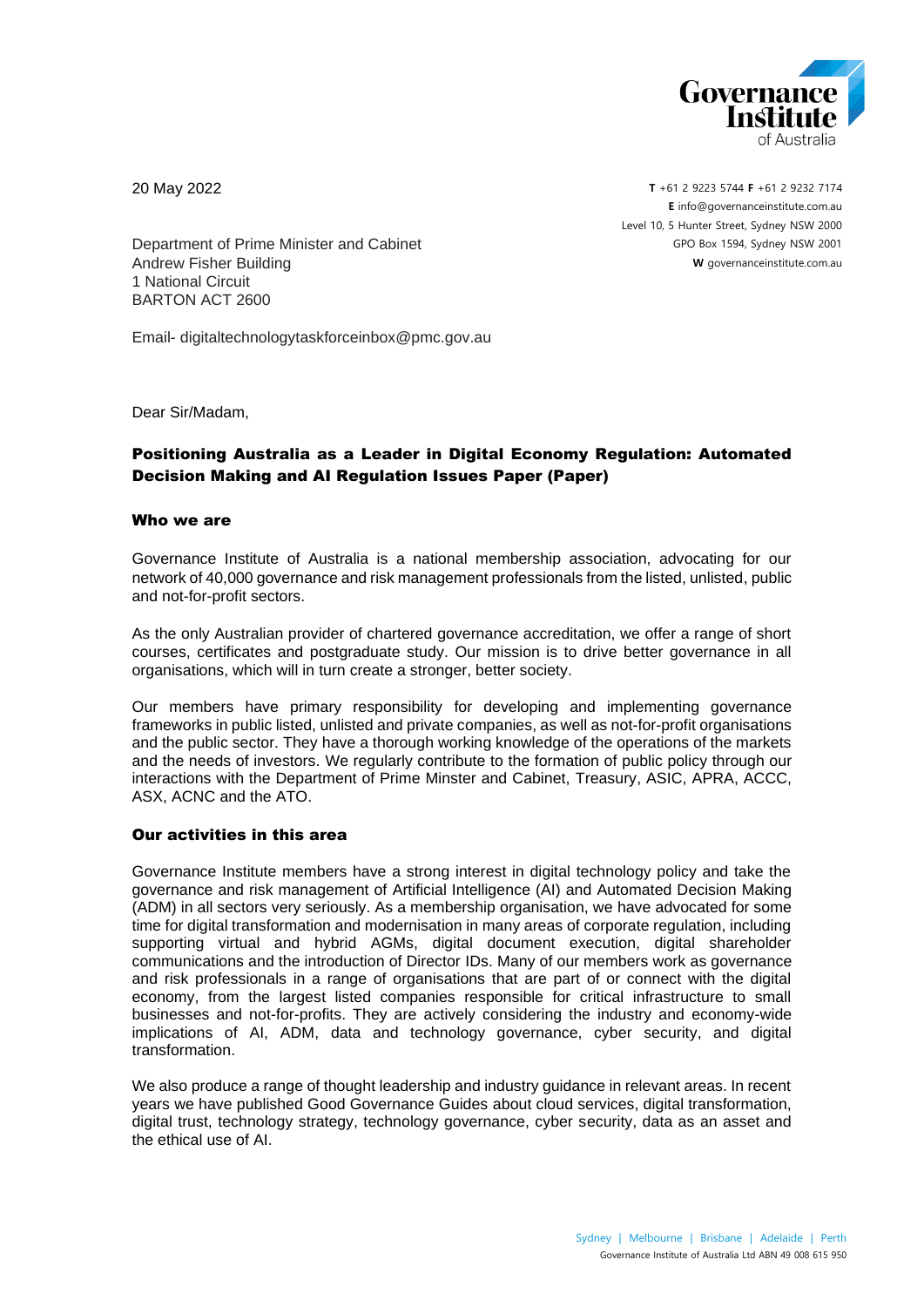A 2021 Governance Institute report identified data privacy and cyber security as two of the biggest challenges associated with technological disruption facing boards of directors into the future.<sup>1</sup> Our 2020 report *Future of the Risk Management Professional* identified cyber security, AI and digital disruption as key trends likely to impact on risk management professionals by 2025.<sup>2</sup> We also collaborated in 2020 with CSIRO Data to compile a report on digital trust that examined key privacy and consumer data issues. We have also made submissions on a range of consultations on digital themes including *Australia's 2020 Cyber Security Strategy* and the *Digital Australia Strategy 2030*. Governance Institute also contributes to the international debate on digital technology and data governance issues in its capacity as a division of The Chartered Governance Institute, an international body with over 30,000 members worldwide.

## Executive summary

- Governance Institute members welcome the opportunity to make this submission on the critical issues of ADM and AI. They support the Government's aims of working towards the safe and responsible development of new and emerging technologies, including AI and ADM.
- These technologies create clear opportunities in fields such as: medicine, the environment, emergency response, logistics, finance, law, government services and defence. It is important to facilitate AI and ADM development which boosts productivity, but is also inclusive, human centric and benefits Australian society more broadly.
- These technologies offer the opportunity for the creation of high-quality jobs, particularly for young people moving into the workforce. However, they also pose hurdles for industry around re-skilling and supporting the current workforce transitioning into new roles in new fields.
- There are challenges which relate to the emergence of AI and ADM. It is important that Australian organisations use high quality data in their development of these technologies as the use of inaccurate or poor-quality data can lead to issues such as bias and adverse outcomes for individuals.
- Governance Institute's members support the current principles-based approach to the regulation of AI and ADM. *Australia's AI Ethics Principles* should continue to form the foundation of this principles-based framework.
- Governance Institute supports the development of further guidance and resources for organisations to follow and implement these principles. These resources should include information to assist organisations to conduct impact assessments prior, during and after developing new AI and ADM. It is important that organisations establish proper governance systems around their use of these technologies. This is particularly critical initially in the technology development process as issues with AI and ADM can escalate if they are not identified and resolved early.
- Our members recommend a harmonised approach to AI and ADM regulation across jurisdictions. It is important that the development of these technologies is not overregulated and that there is not duplication of legislation with connected policy areas such as Privacy, Data, Cybersecurity and Security of Critical Infrastructure.
- Governance Institute's members also recommend that if it is decided that a specialist regulator is needed in this area, it must be properly resourced and funded with qualified and trained staff, so that matters can be resolved quickly, efficiently and fairly.
- Finally, Governance Institute would support the use of regulatory sandboxes to promote innovation and the development of new AI and ADM.

# General Comments

Our members operate in a broad range of sectors including: the health services, financial services, law, accounting, management, government, charities and not-for-profits. Many of these

<sup>1</sup> See *[Future of the Board](https://www.governanceinstitute.com.au/advocacy/survey-reports/future-of-the-board-report/)*, Governance Institute of Australia, 2021.

<sup>2</sup> See *[Future of the Risk Management Professional](https://www.governanceinstitute.com.au/advocacy/survey-reports/future-of-the-risk-management-professional/)*, Governance Institute of Australia, 2020.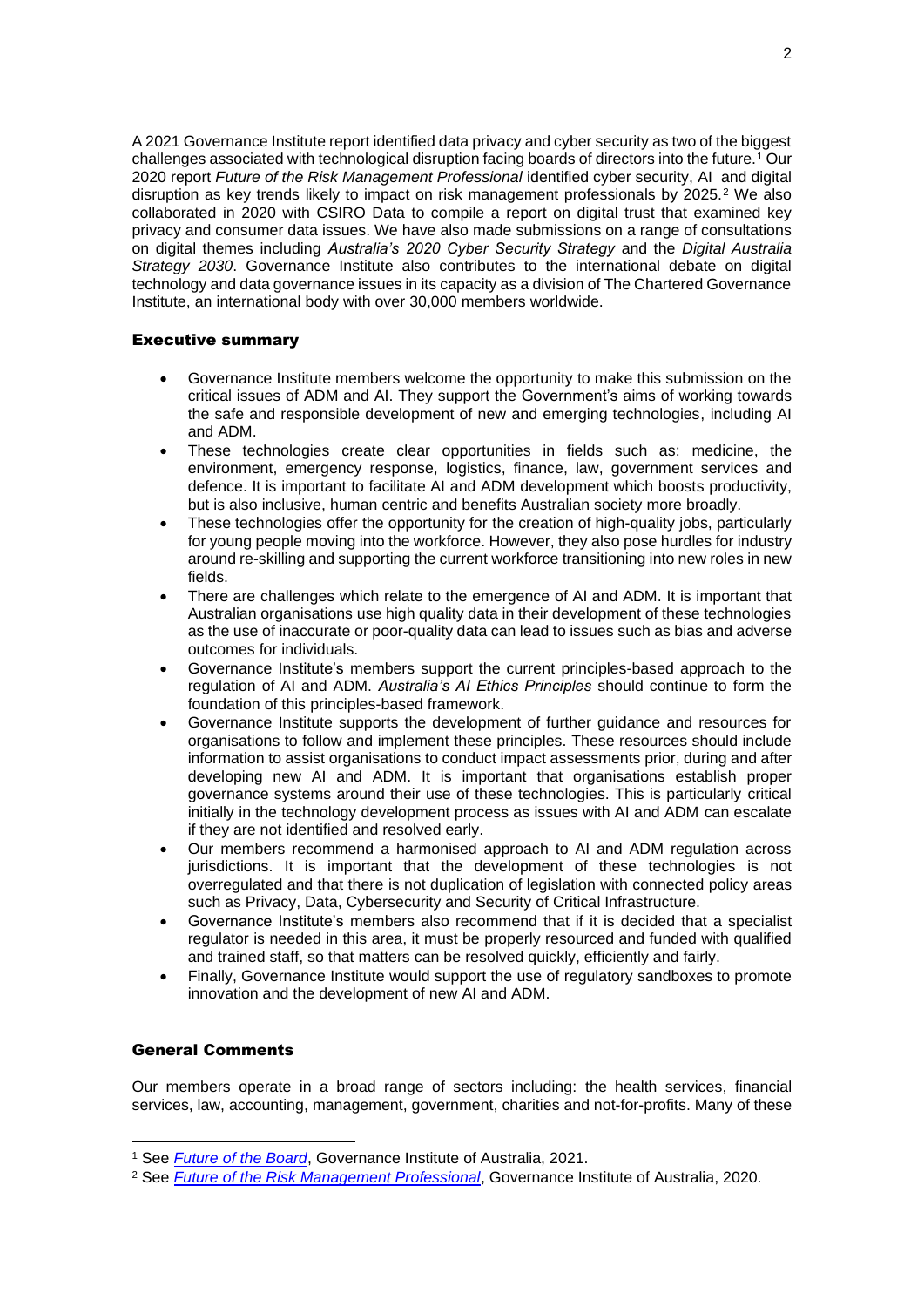sectors are increasingly using AI and ADM to improve the efficiency and quality of their services. Rather than focussing on particular impacts on any one sector, our members have taken into account a range of considerations relevant to governance and risk management and the wider economy, in line with our vision of 'strengthening society through governance excellence'. We have commented on the issues in the paper of most relevance and importance to our members.

We note that AI and ADM technologies are increasingly being implemented both nationally and globally. Price Waterhouse Coopers estimates that AI will contribute more than \$US15.7 trillion dollars to the global economy by  $2030<sup>3</sup>$  It is critical that Australian organisations are able to innovate and adapt to these global changes. The growth of these technologies offers significant opportunities in productivity, economic growth and efficiency across a broad range of business sectors. Our members observe that AI and ADM technologies often offer opportunities for higher quality jobs, particularly for young people moving into the workforce. These jobs offer high work satisfaction and less manual labour. However, the emergence of jobs in new fields creates challenges for industry relating to re-skilling the current workforce to adapt to new technology. It is important that workers are appropriately supported in transitioning to any new roles created.

There have been difficulties which continue to occur with the emergence of AI and ADM. Our members observe that the use of inaccurate or poor-quality data can cause significant issues and lead to adverse outcomes for individuals. A recent example was provided by Swiss and American academics in the US Journal of American Medical Informatics Association.<sup>4</sup> They found that AI models using data that reflected existing racial bias in healthcare delivery could lead to adverse outcomes for minority groups. It is critical that Australian organisations use high quality data in their development of AI and ADM to ensure that outcomes are fair, unbiased and accurate.

It is also important that diversity is considered in the development of AI and ADM and that new technology is inclusive. Technology companies should be encouraged to include diverse stakeholders in their risk assessment and design processes. The employment of staff from diverse backgrounds would also be beneficial. Digital equality is also critically important for Australia to become a leading digital economy and it is important that the increasing use of AI and ADM does not exacerbate existing issues such as the digital divide. The digital divide excludes Australian businesses and individuals who cannot access fast and reliable internet, for affordability, connectivity, speed and extent of access, bandwidth issues, digital literacy or any other reasons. The most recent Australian Digital Inclusion Index (ADII) report found that the number of Australians highly excluded from digital services is reducing but still remains substantial.<sup>5</sup> It is important that all Australians participate in and are included in the development of AI and ADM.

### **Question: Are there actions that regulators could be taking to facilitate the adoption of AI and ADM?**

Governance Institute's members consider that the current principles-based approach to the regulation of AI and ADM is appropriate. A principles-based approach is: nonprescriptive, focused at a high level on governance and risk management, does not delve into operational or overly technical matters, is sufficiently flexible and adaptable to account for a wide variance of technology use and maturity levels across the sectors, is broad enough so as to be capable of remaining relevant in the face of rapid changes in the development of AI and ADM without the need for constant revision. Their preference is to build on the current principles-based approach in *Australia's AI Ethics Principles*. These principles outline the key outcomes organisations should

<sup>3</sup> *Sizing the prize - What's the real value of AI for your business and how can you capitalise*, Price Waterhouse Coopers, 2017, p. 3.

<sup>4</sup> *Bias at warp speed: how AI may contribute to the disparities gap in the time of COVID-19*, Journal of the American Medical Informatics Association, 2021, p. 190.

<sup>5</sup> *Measuring Australia's Digital Divide, Australia's Digital Inclusions Index*, Telstra and Industry Organisations, 2021, p. 5.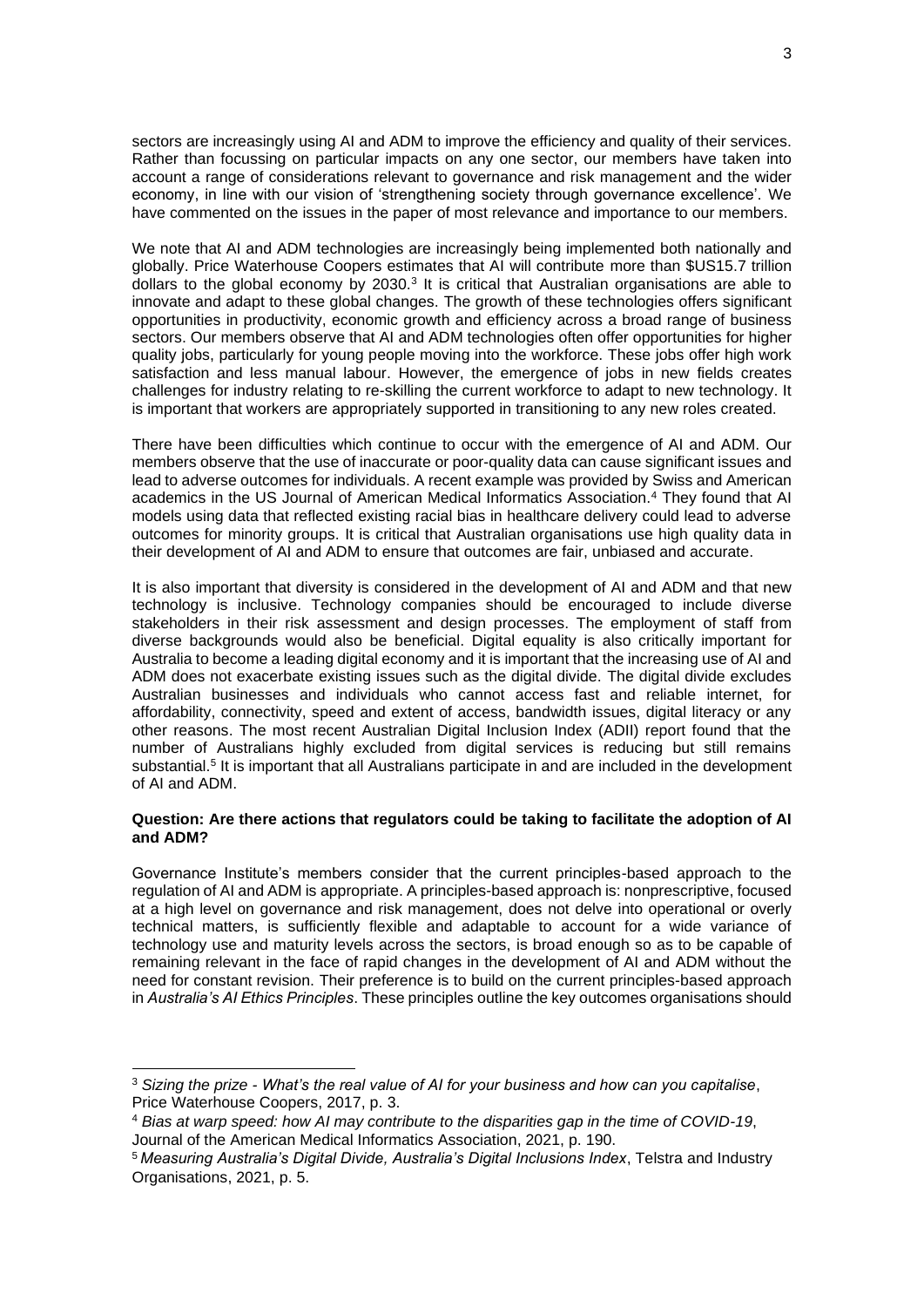consider in developing innovative AI including human centred AI, transparency, accountability, fairness, privacy, safety and contestability.<sup>6</sup>

Governance Institute supports the development of further guidance and resources for organisations to follow and implement these principles. These resources should include information to assist organisations to conduct impact assessments prior, during and after AI and ADM development. It is critical that organisations establish proper governance systems around their use of these technologies. This is particularly important initially in the technology development process as issues with AI and ADM can escalate if not identified and resolved early. The resources should also include information around the use of data. Data management continues to be challenging for many organisations. Data can be overly broad and expensive. Information to guide industry about best practice related to data ownership, accountability and identification of high-quality data would assist organisations.

Any guidance should also include information regarding diversity and inclusion in the development of new AI and ADM. The Australian Human Rights Commission's *Human Rights and Technology Final Report* included important information related to the inclusion of people with disabilities in relation to the development of new AI and ADM. The report noted that:

*… good technology design can enable the participation of people with disability as never before — from the use of real-time live captioning to reliance on smart home assistants. On the other hand, poor design can cause significant harm, reducing the capacity of people with disability to participate in activities that are central to the enjoyment of their human rights, and their ability to live independently*. 7

Governance Institute supports the development of additional resources to facilitate inclusive AI and ADM.

### **Question: Are there specific examples of regulatory overlap or duplication that create a barrier to the adoption of AI or ADM? If so, how could that overlap or duplication be addressed?**

Governance Institute's members recommend a harmonised approach to AI and ADM regulation across jurisdictions. There is potential for duplication and overlap with interrelated policy areas such as privacy and data protection, cyber security and security of critical infrastructure. These areas of policy are important components of the governance and risk management frameworks of most, if not all, organisations in the modern Australian economy. It is critical that any new legislation is harmonised in relation to these policy areas to ensure clarity and minimise regulatory burden. Reducing regulatory burden allows organisations to innovate, develop new technologies and compete in global markets.

A further issue to consider is the interoperability of Australia's regulations with international regulation. It is important that innovative technologies created within Australia can be developed, industrialised and exported to overseas markets. There are significant opportunities that will continue to arise with the development of AI and ADM technologies and it is critical that Australian organisations are able to compete internationally and become significant innovators in this field.

### **Question: What are the most significant regulatory barriers to achieving the potential offered by AI and ADM? How can those barriers be overcome?**

Governance Institute's members consider that overregulation could provide a barrier to achieving the potential offered by AI and ADM. The development of these technologies can be a challenging

<sup>6</sup> *Australia's Artificial Intelligence Ethics Framework* Department of Industry Science and Resources. 2022.

<sup>7</sup> *Human Rights and Technology Final Report*, Australian Human Rights Commission, 2021, p. 14.